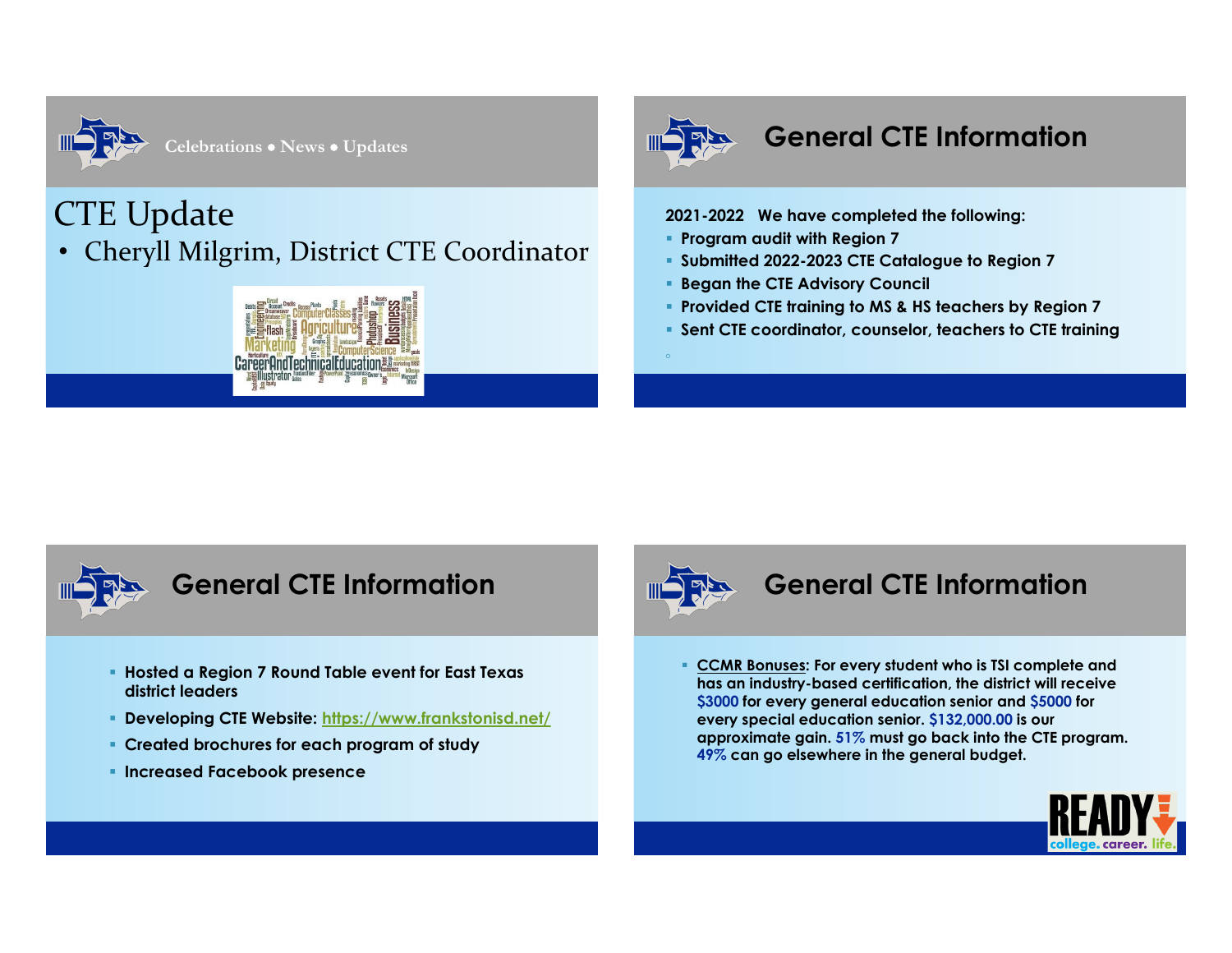



**Business & Industry Endorsement:**

- |**Agricultural Cluster:**
	- **Animal Science**
	- **Plant Science**
	- **Applied Agricultural Engineering**
- |**Arts, A/V Technology & Communications Cluster:**
	- **Design & Multimedia Arts**



- **Public Service Endorsement**
- |**Education Cluster:**
	- **Teaching and Training**
- |**Health Science Cluster:**
	- **Exercise Science & Wellness**
	- **Nursing Science**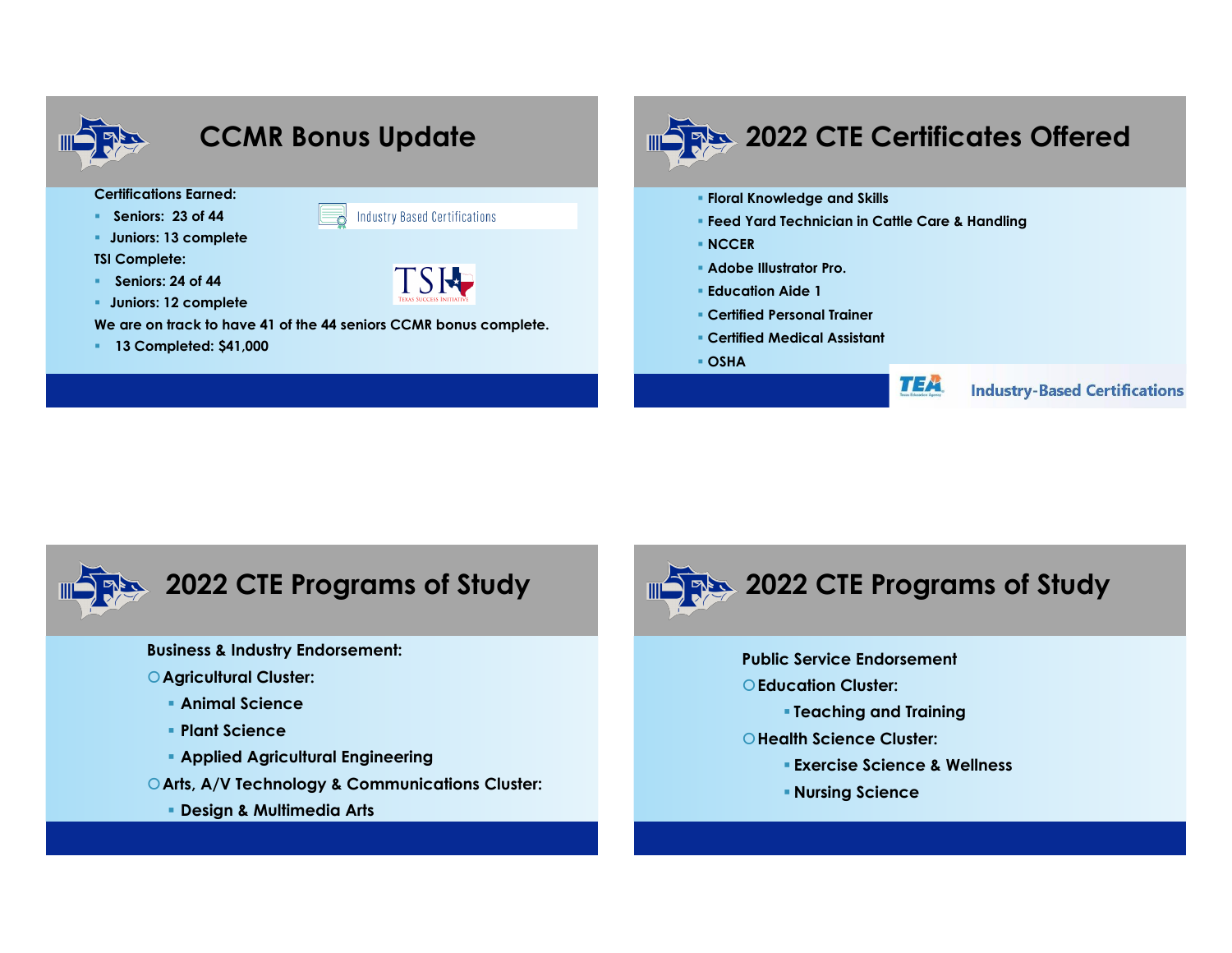

# **2022 MS CTE Courses Offered**

### **7th Grade:**

- **Touch System Data Entry (1 semester)**
- **Professional Communications (1 semester)**

### **8th Grade:**

- **Career Investigations: General Employability Skills**
- **Principles of Agriculture, Food, & Natural Resources**



# **2022 CTE 33 Course Offerings**

- **Principles of Agriculture, Food, & Natural Resources**
- **Small Animal Management/Equine Science**
- **Livestock Production/Lab**
- **Advanced Animal Science**
- **Practicum in Agriculture, Food, & Natural Resources**
- **Agricultural Mechanics & Metal Technologies/Lab**
- **Agricultural Equipment Design & Fabrication/Lab**
- **Agricultural Structures Design & Fabrications/Lab**
- **Greenhouse Operations & Production**
- **Floral Design/Lab**
- **Advanced Floral Design**
- **Principles of Arts, A/V technology & Communication**
- **Graphic Design & Illustration l & ll/Lab**
- **Practicum in Graphic Design & Illustration**



# **2022 CTE 33 Course Offerings**

- **Principles of Education & Training**
- **Human Growth & Development**
- **Principles of Health Science**
- **Medical Terminology**
- **Anatomy & Physiology**
- **Practicum in Nursing Science l & ll**
- **General Employability Skills**
- **Touch Data Systems**
- **Principles of Exercise & Wellness**
- **Kinesiology l & ll**
- **Dual Credit: Intro to Criminal Justice**
- **P** Dual Credit: Correctional Systems
- **Dual Credit: Federal Law Enforcement and Protective Services**
- **Finance Math**
- **Business English**
- **Professional Communications**



### **CTE National Celebration Month**

### **Activities:**

- **Each Program of Study showcased their program during all 3 lunches**
- **Invited business partners to join lunch presentations for the program being spotlighted**
- **Daily announcements, brochures sent home, shout outs on FB, frequent website updates**
- **Student Survey: February 28th to students in 6th to 11th grade**